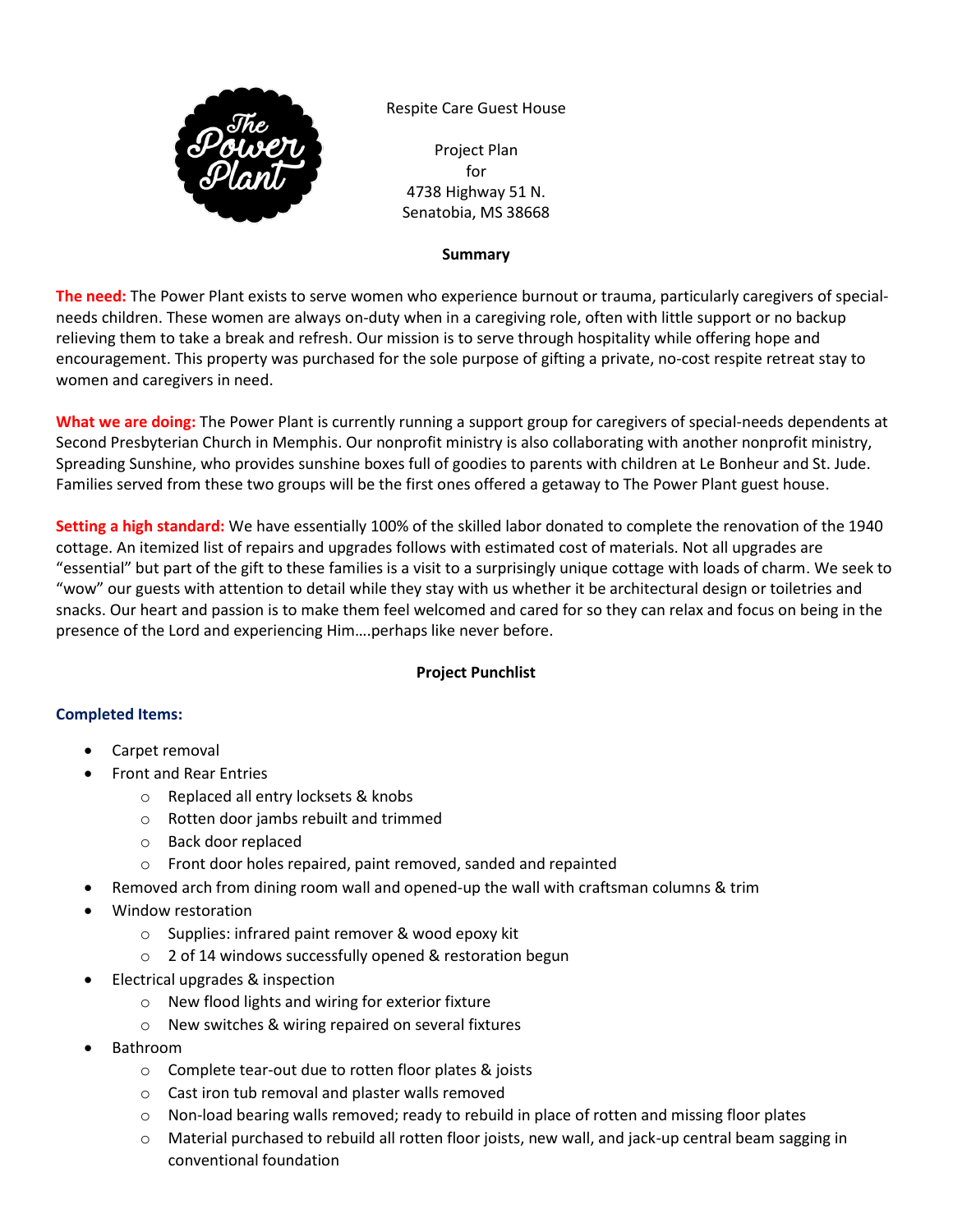#### **Renovations Still Needed:**

# • **\$1,500 Bathroom Rebuild**

- o Plumbing upgrades
- o Remove cast iron plumbing vent stack and replace with PVC
- o Replace subfloor
- o Sheetrock/mud
- o Hardy backer, drain pan, tile, shower fixture
- o Material to build new vanity; new sink & drain
- o Mirror and light fixture

### • **\$6,500 Mechanical**

- o Install HVAC and ductwork & remove remaining window units and wall furnaces
- o Replace electric water heater with gas fed tankless water heater

### • **\$2,500 Kitchen Upgrades**

- o Replace cabinet doors, drawers, & pulls
- o Build custom hood above stove
- o Connect hood vent pipe in attic to boot on roof
- o Appliance upgrade: garbage disposal, stove, refrigerator, microwave, dishwasher
- o New countertops & faucet

### • **\$1,200 Front bedroom**

- o Fix leak in sitting area
- o Install French doors to separate the space
- o Tile the sitting area
- o Insulate and sheetrock the ceiling
- o Tear out damaged paneling and plank the walls
- o Tear out damaged sheet rock in bedroom and repair the ceiling
- o Install fan with light kit

# • **\$300 Back bedroom**

o Sand down and refinish hardwood flooring

#### • **\$2,500 Attic conversion to Bonus room/Bunk Space**

- o Build stairwell
- o Paint existing wood tongue & groove flooring
- o Finish framing the knee walls & insulation already begun
- o Sheetrock and electrical
- o Install bathroom tying into the plumbing directly below
- **\$4,500 General**
	- o Finish window & hardware restoration; all windows were painted shut
	- o Build booth, table and shelving in dining nook
	- o Light fixtures
	- o Front awning removal and arbor built in its place
	- o Paint the interior and exterior & replacing trim as needed
	- o Flooring for most of downstairs
	- o Landscaping

Will you join us in our mission? Do you have new materials you'd like to donate? Are you willing to make a financial contribution to help fund the project and bring it to completion? Thank you in advance for your time and consideration.

For His glory,

Andrea Gehrett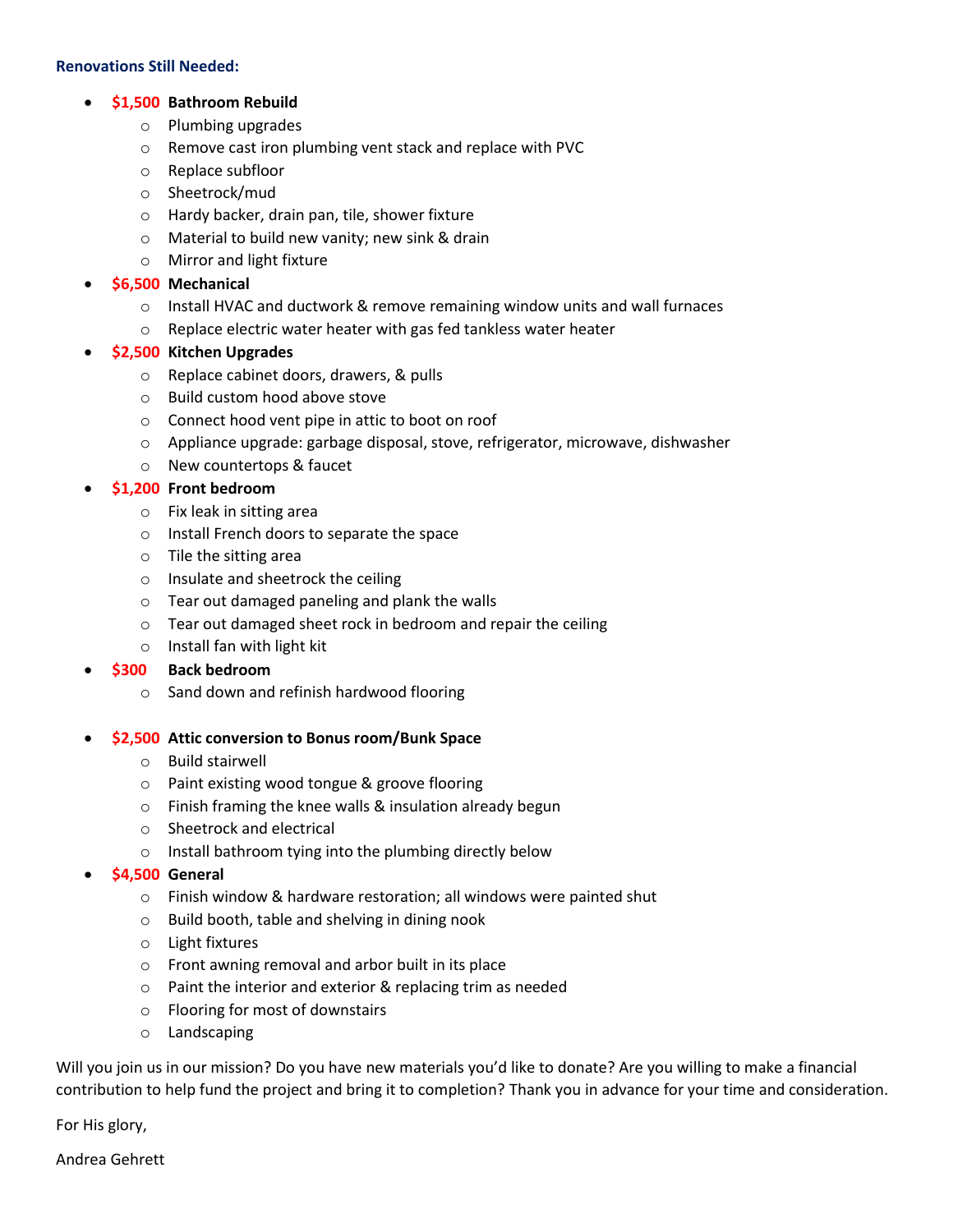#### **Contact info for questions or comments:**

andrea@thepowerplantms.org 901-493-3349

### **Giving Options:**

The Power Plant is a registered US 501(c)(3). All contributions are 100% tax deductible. EIN: 81-5289341

Please make checks payable to The Power Plant and mail to our secure location:

Andrea Gehrett c/o The Power Plant PO Box 342 Olive Branch, MS 38654

Online gifts (credit card, e-check) may be given via our website: www.thepowerplantms.org

### **PHOTO GALLERY**



**The families we serve:**

**The Power Plant's newly purchased respite care guest house:**